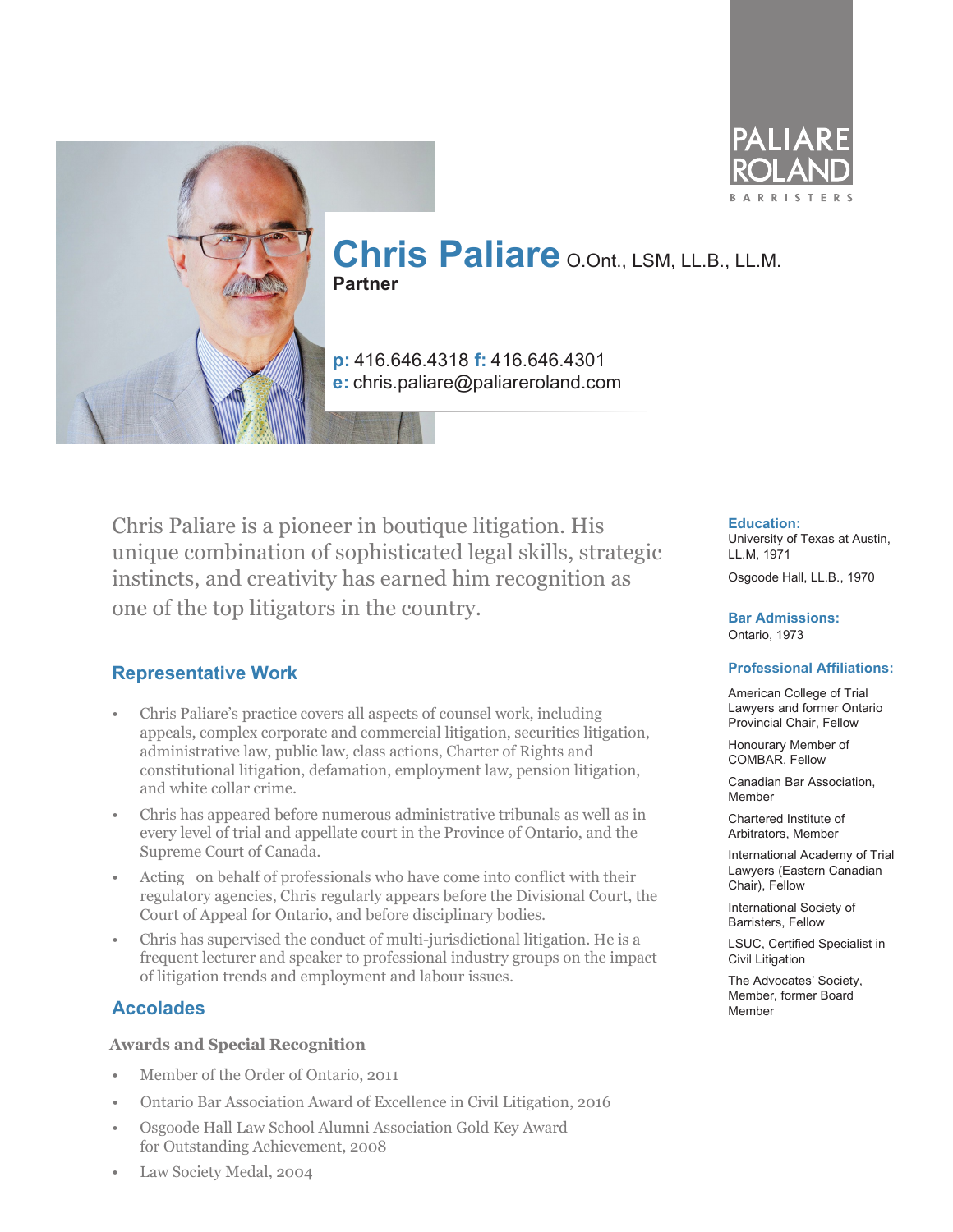# Chris Paliare o.Ont., LSM, LL.B., LL.M. **Partner**

## **p:** 416.646.4318 **f:** 416.646.4301 **e:** chris.paliare@paliareroland.com

## **Accolades**

#### **Awards and Special Recognition**

- Selected as one of Toronto's 50 Most Influential People, Toronto Life, 2013
- The Queen Elizabeth II Diamond Jubilee Medal, 2012
- Recognized in *Best Lawyers* as one of a group of 39 "most eminent and influential Bet-the-Company Litigators" from across Canada

### **Industry Rankings**

- Recognized in the *Canadian Legal Lexpert Directory*: *Most Frequently Recommended:*
	- Employment Law Employer (2020 and 2021)
	- Employment Law Employee (2020 and 2021)
	- Labour Relations Labour (2020 and 2021)
	- Litigation Corporate Commercial (2020 and 2021)
	- Litigation Regulatory & Public Law (2020 and 2021)

*Consistently Recommended*:

- Litigation – Directors' & Officers' Liability (2020 and 2021)

*Repeatedly Recommended:*

- Class Actions (2020)

- Workplace Human Rights Employer (2020 and 2021)
- Recognized by *Benchmark Litigation* as 2020 Litigation Star and one of the Top 50 Trial Lawyers in Canada
- Recognized in the *2020 Lexpert®/American Lawyer Guide to the Leading 500 Lawyers in Canada*
- Recognized as The Legal 500 Canada in the elite "Leading Lawyers" list and recommended in the editorial for dispute resolution
- Recognized as Lawyer of the Year by *Best Lawyers in Canada*, 2020
- Recognized in the *2019 Canadian Legal Lexpert Directory*:
	- *Most Frequently Recommended:*
	- Employment Law Employer
	- Employment Law Employee
	- Labour Relations Labour
	- Litigation Corporate Commercial
	- Litigation Public Law

#### *Consistently Recommended*:

- Litigation Directors' & Officers' Liability
- Workplace Human Rights Employer
- Recognized by *Benchmark Litigation* as 2019 Litigation Star and one of the Top 50 Trial Lawyers in Canada
- Recognized by *Who's Who Legal Canada Litigation* as *Most Highly Regarded* and *Who's Who Legal Litigation - Lawyers*
- Featured in *Lexpert®/American Lawyer Guide to the Leading 500 Lawyers in Canada* annually